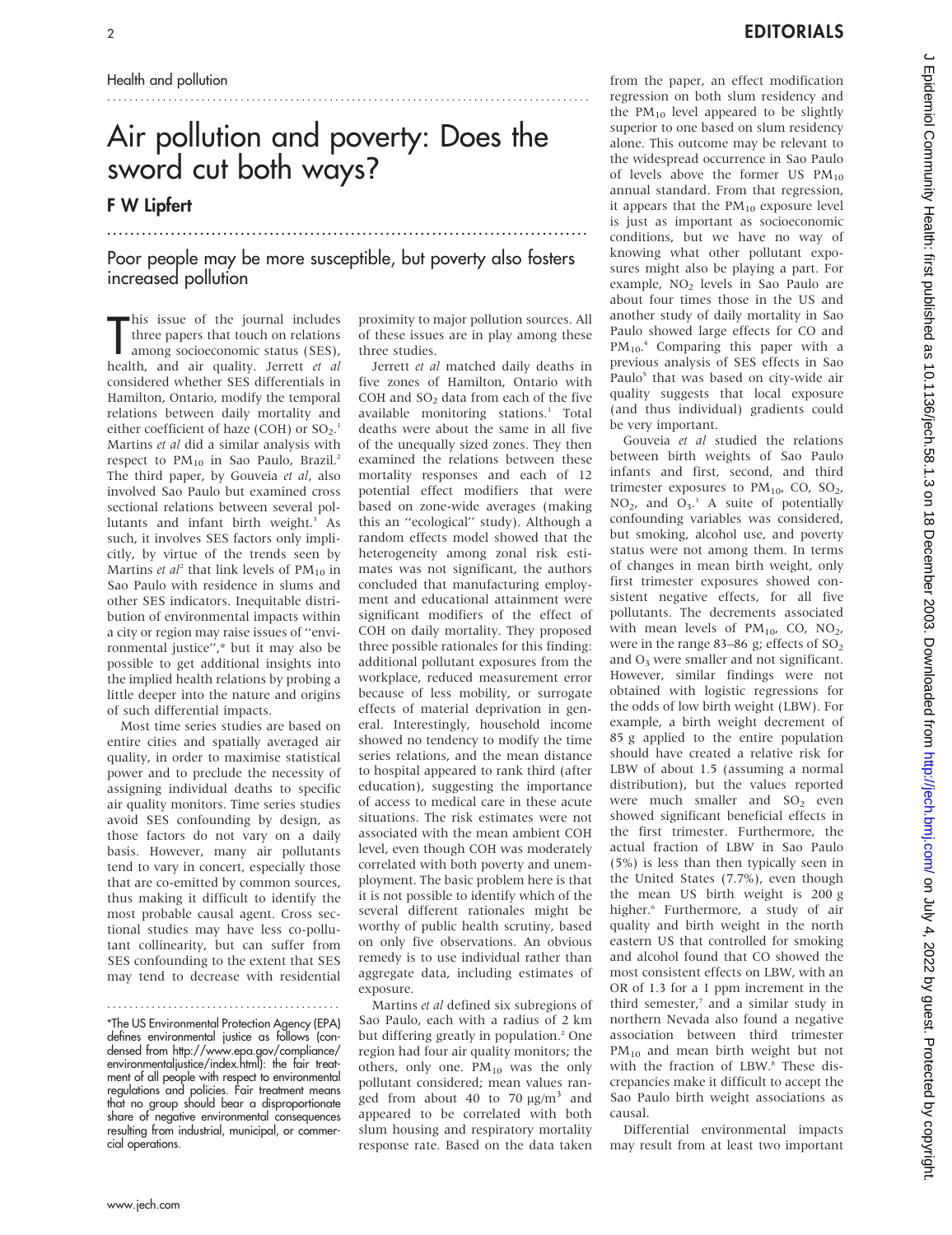pathways: differential exposures, or differential susceptibilities. Environmental justice refers primarily to exposures; note that the official definition\* does not pertain to excessive vehicular or domestic emissions that may be an inevitable result of being poor in an urban setting. Additional exposure differentials may result from differences in housing quality, in terms of air exchange rates and the presence of indoor pollution sources. An important point to be made here is that, to the extent that outdoor air quality may be implicated, the culprits are much more likely to be local primary pollutants like  $CO$  or  $SO<sub>2</sub>$  than the more widespread secondary pollutants like  $PM_{2.5}$  or  $O_3$ . Indeed, studies in Southern California show that wealthy suburban communities are more likely to experience consistently higher ozone levels than central city locations having higher densities of  $NO<sub>x</sub>$  emissions.<sup>9</sup> Finally, a residence that is transparent to outdoor air pollution will also be transparent to extreme weather effects. For example, studies of the 1995 major heat wave in Chicago found that lack of access to air conditioning was a major risk factor in heat related deaths.<sup>10</sup>

In addition to exacerbating exposures, poverty status may also involve increased susceptibility to environmental challenges by virtue of differences in underlying health status and access to medical care. For example, Gwynn and Thurston found that higher hospital admission-pollution risks were seen for Medicaid (poverty) patients than for those who were privately insured,<sup>11</sup> and Janssen et al reported that access to residential central air conditioning appeared to reduce the effect of  $PM_{10}$ on daily mortality in 14 US cities.<sup>12</sup> However, Zanobetti and Schwartz reported that mortality-pollution effect modifications from SES were ''modest'' compared with those due to medical conditions,<sup>13</sup> and Tolbert et al found that poverty status (as indicated by Medicaid insurance) increased the risk of children's emergency room treatment for asthma although poverty did not significantly affect the role of air pollution in that regard.<sup>14</sup> These issues are especially important for time series studies of the elderly population, which imply that the affected victims have succumbed on a particular day as a result of exposure to outdoor air quality no worse (and often better) than what has been experienced many times before. This paradox can only be rationalised in terms of the juxtaposition of a moderate environmental insult with an impaired ability to maintain homeostasis.15

Considering all of these factors, the real villain here is seen to be poverty in itself and the socioeconomic conditions that produce it. In many industrialised nations (including the United States) poverty leads to substandard medical care, substandard nutrition, substandard housing, and reliance on inefficient and excessively polluting vehicles and heating and cooking appliances. It has been estimated that as few as 10% of the vehicles on the road may produce most of the vehicular pollution; however, taking these vehicles off the road would impose intolerable costs on those least able to pay. To make matters even worse, in terms of disposable income, the poor will bear disproportionate shares of the economic burdens of any cost ineffective environmental regulations that unduly increase prices of housing, fuels, vehicles, or appliances. True environmental justice requires the costs imposed by environmental regulations to match their benefits for everyone, not just for society as a whole.

J Epidemiol Community Health 2004;58:2–3

Correspondence to: F W Lipfert, Independent Consultant, 23 Carll Court, Northport, New York 00768, USA; flipfert@suffolk.lib.ny.us

.......................................................................................

#### REFERENCES

- 1 **Jerrett M**, Burnett RT, Brook J, et al. Do. socioeconomic characteristics modify the short term association between air pollution and mortality? Evidence from a zonal time series in Hamilton, Canada. J Epidemiol Community Health 2004;58:31–40.
- 2 Martins MCH, Fatgati FL, Vespoli TC, et al. Influence of socioeconomic conditions on air pollution adverse health effects in elderly people: an analysis of six regions in São Paulo, Brazil. J Epidemiol Community Health 2004;58:41–6.
- 3 Gouveia N, Bremner SA, Novaes HMD. Association between ambient air pollution and birth weight in São Paulo, Brazil. J Epidemiol Community Health 2004;58:11–17.
- 4 Saldiva PNN, Pope CA III, Schwartz J, et al. Air pollution and mortality in elderly people: a timeseries study in São Paulo, Brazil. *Arch Environ*<br>Health 1995;**50**:159–63.
- 5 Gouveia N, Fletcher T. Time series analysis of air pollution and mortality effects by cause, age, and socioeconomic status. J Epidemiol Community Health 2000;54:750–5.
- 6 Lipfert FW, Zhang J, Wyzga RE. Infant mortality and air pollution: a comprehensive analysis of U.S. data for 1990. J Air Waste Mgmt Assoc 2000;50:1350–66.
- 7 Maisonet M, Busdh TJ, Correa A, et al. Relation between ambient air pollution and low birth weight in the northeastern United States. Environ Health Perspect 2001;109(suppl 3):351–6.
- 8 Chen L, Yang W, Jennison BL, et al. Air pollution and birth weight in northern Nevada. Inhal Toxicol 2002;14:141–57.
- 9 McConnell R, Avol E, Thomas D, et al. Air pollution and bronchitic symptoms in Southern California children with asthma. Environ Health Perspect 1999;107:7757–60.
- 10 Semenza JC, Rubin CH, Falter KH. Heat-related deaths during the July 1995 heat wave in Chicago. N Engl J Med 1996;335:84-90.
- 11 Gwynn RC, Thurston GD. The burden of air pollution: impacts among racial minorities. Environ Health Perspect 2001;109(suppl  $41.501 - 6$
- 12 Janssen NA, Schwartz J, Zanobetti A, et al. Air conditioning and source-specific particles as modifers of the effect of  $PM<sub>10</sub>$  on hospital admissions for heart and lung disease. Environ Health Perspect 2002;110:43–9.
- 13 Zanobetti A, Schwartz J. Race, gender and social status as modifiers of the effects of  $PM_{10}$  on mortality. J Occup Environ Med 2000;42:468–74.
- 14 Tolbert P, Mulholland JA, MacIntosh DL, et al. Air quality and pediatric emergency room visits for asthma in Atlanta, Georgia. Am J Epidemiol 2000;151:798–810.
- 15 Frank R, Tankersley C. Air pollution and daily mortality: a hypothesis concerning the role of impaired homeostasis. Environ Health Perspect 2002;110:61–5.

Health and pollution

## Urban air pollution, health, and equity J M Samet, R H White

...................................................................................

### Air pollution and equity

The past decade, an ever<br>
increasing number of epidemio-<br>
logical studies have linked urban<br>
air pollution particularly particulate increasing number of epidemiological studies have linked urban air pollution, particularly particulate matter, to increased risk for morbidity and mortality.<sup>12</sup> These new findings have led to revised air pollution standards for the United States and they will

probably have similar consequences in other countries around the world. This new evidence on adverse health effects of air pollution has also motivated research to identify those groups within the population who may be at increased risk from exposure, for example: infants, persons with chronic heart and lung disease, and the elderly population.3 This issue of the journal includes three papers that address socioeconomic status and vulnerability to air pollution.

This is not a new topic for scientific investigation or for public health concern. The environmental justice move-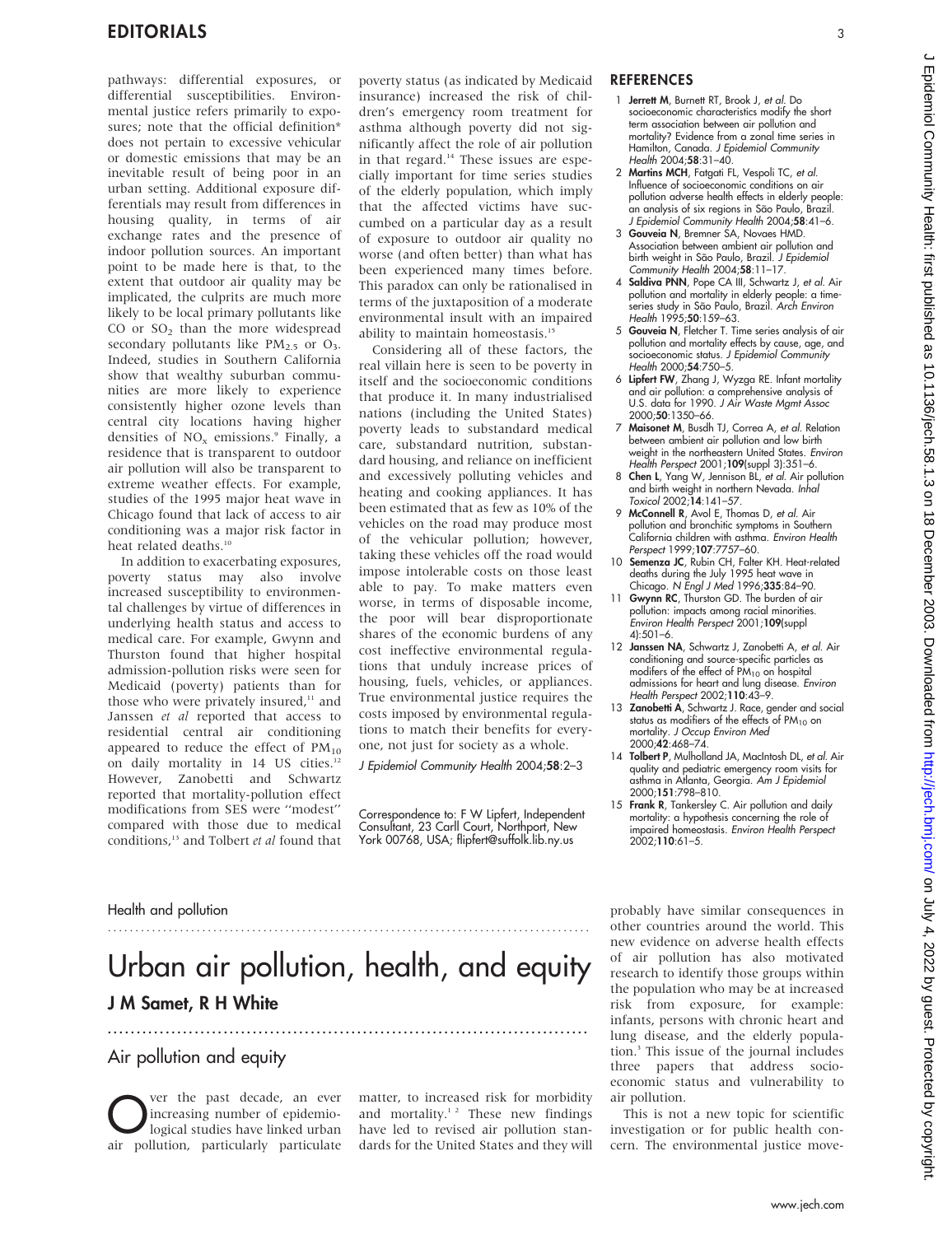ment began more than two decades ago in the United States, originally related to the locating of toxic waste landfills in minority communities.4 More recently, urban air pollution has surfaced as a significant international environmental justice concern because of the large concentration of minority and low income residents living in urban environments with unhealthful air quality.<sup>5</sup> These persons often have unhealthy housing and significant exposures to indoor air pollution as well.

Adding to the public health concern regarding the disproportionate exposure of minority and low income populations to high levels of urban air pollution is the recognition that these groups often have higher prevalence rates of diseases such as asthma that are adversely affected by air pollution. Recognition of this disparity in exposures to environmental contaminants, and the need to tackle the potential public health consequences of these disproportionate exposures, was embodied in US national policy through a 1994 Presidential Executive Order<sup>6</sup> and in Europe in 2001 through the World Health Organisation.7

Understanding the role of socioeconomic status as a component of susceptibility to the adverse health effects of air pollution is essential to the process of setting ambient air quality standards and implementing programmes to achieve these standards. In the United States, ambient air quality standards are required to be set under the Clean Air Act at a level sufficient to protect the health of ''sensitive groups.'' Internationally, the WHO Regional Office for Europe has developed air quality guidelines that explicitly recognise the need to consider that subpopulations may be at considerably increased risk of suffering adverse health effects<sup>8</sup> and therefore must be taken into account in the risk management process. Historically, sensitive groups have been identified on the basis of preexisting health status (for example, people with asthma), physiological development (for example, children), or level of response to pollution (for example, ozone ''responders''). In this context, susceptibility can be defined by host factors such as an increased responsiveness to a given dose of air pollution or the prevalence of underlying disease, as well as by exposures to other environmental factors increasing risk for the same outcomes, for example, indoor air pollutants.9

The papers in this issue of the journal illustrate some approaches taken by epidemiological researchers to assessing vulnerability to air pollution. In addressing the question of whether persons having lower socioeconomic status are at greater risk from air pollution, epidemiologists test whether the risk estimated for air pollution (or a specific pollutant) varies across strata of socioeconomic status; such variation is referred to as effect modification. Gaining insight into modification of the effect of air pollution on health by socioeconomic status poses several methodological challenges. Firstly, socioeconomic status indicators are only surrogates for more proximal factors that determine health status and potential vulnerability to air pollution. These factors might include nutritional status and prevalence rates of chronic heart and lung diseases, for example. The finding of effect modification by socioeconomic status should trigger further research to better understand the intervening factors. Secondly, some correlates of socioeconomic status may be confounding the relation between air pollution and health. Disentangling complex causal pathways may not be possible, depending on the richness of the data available on relevant correlates of socioeconomic status. Thirdly, estimates of the extent of effect modification are notoriously imprecise, so that sample size may prove a barrier to gaining a picture of variation of the effect of air pollution by socioeconomic status.

Two of the papers in this issue assess socioeconomic status as a modifier by exploring variation of the effect of air pollution across regions within two cities: the city of Hamilton, Canada,<sup>10</sup> and São Paulo, Brazil.<sup>11</sup> Both investigative groups followed a similar approach: stratifying the urban region into areas defined by proximity to monitoring stations, developing ecological measures of socioeconomic status for the zones, and testing for variation in the effect of air pollution measures among the zones. Both locations had sufficient spatial variation of socioeconomic status and air pollution to test for effect modification. Despite the substantial differences between these locations, the findings of the two studies were similar in showing greater risk in areas having a predominantly lower socioeconomic status population.

The third paper addresses ambient air pollution and birth weight in São Paulo.<sup>12</sup> In this analysis, air pollution exposures during each trimester were estimated and their associations with birth weight examined in multivariable models that took several factors, including maternal age, maternal education, and number of prenatal visits into account. A reduction of birth weight with estimated first trimester exposures to particulate matter and carbon monoxide was found. This finding adds to a growing literature on reproductive outcomes and urban air pollution.<sup>13 14</sup> Notably, in this study, maternal education, a socioeconomic status measure, was treated as a potential confounding factor and included in the multivariable model. Effect modification was not explored.

What have we learned from these new studies? Firstly, they confirm a number of previous reports with similar findings in both time series studies of acute events<sup>2</sup> and in longer term cohort studies of mortality.<sup>15</sup> Secondly, the authors' thoughtful discussions reemphasise the need for cautious interpretation of findings on effect modification, given the range of methodological considerations affecting the results. Thirdly, research on socioeconomic status and the effect of air pollution might be improved by harmonisation of methods and pooled analyses so that differences among studies might be better understood. Clearly, socioeconomic measures have differing correlates across populations and the development of data on the most relevant correlates would be informative. A pooled analysis of mortality data from North America and Europe will soon be underway that will provide an opportunity to assess the role of effect modification across a broad range of cities.

The findings of these and other studies are beginning to provide a coherent and not surprising picture: persons having lesser socioeconomic status seem to be at increased risk from urban air pollution. Further research on this topic is warranted but studies need to extend beyond empiric exploration of effect modification to explore the underlying causal pathways. Hierarchical designs will be needed that explore the relevant individual level correlates of socioeconomic status; personal exposure assessments for key air pollutants should also be incorporated to better characterise exposure by socioeconomic status. Relevant examples include Diez Roux,<sup>16</sup> and research methods are available for this purpose.<sup>17</sup>

J Epidemiol Community Health 2004;58:3–5

#### Authors' affiliations ......................

J M Samet, R H White, Johns Hopkins Bloomberg School of Public Health, Department of Epidemiology, the Risk Sciences and Public Policy Institute, Baltimore, USA

Correspondence to: Professor J M. Samet, Johns Hopkins Bloomberg School of Public Health, 615 N Wolfe Street, Baltimore, MD, 21205, USA; jsamet@jhsph.edu